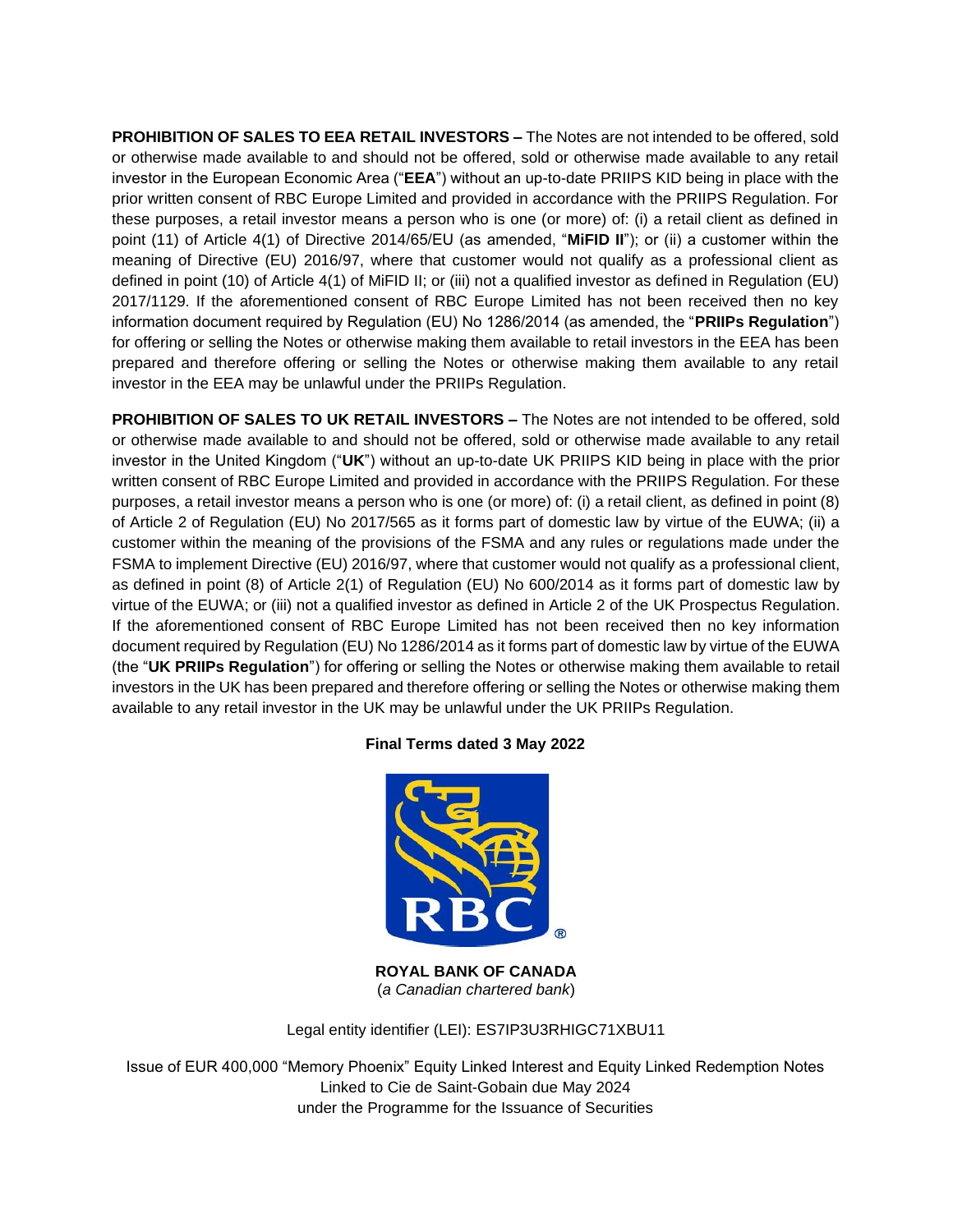Any person making or intending to make an offer of the Notes may only do so in circumstances in which no obligation arises for the Issuer or any Dealer to publish a prospectus pursuant to either of Article 3 of the Prospectus Regulation or section 85 of the FSMA or to supplement a prospectus pursuant to either of Article 23 of the Prospectus Regulation or Article 23 of the UK Prospectus Regulation, in each case, in relation to such offer, and subject as provided in the sections entitled "Prohibition of Sales to EEA Retail Investors" and "Prohibition of Sales to UK Retail Investors" above.

Neither the Issuer nor any Dealer has authorised, nor do they authorise, the making of any offer of Notes in any other circumstances.

## **PART A– CONTRACTUAL TERMS**

Terms used herein shall be deemed to be defined as such for the purposes of the Conditions (the "**Conditions**") set forth in the Structured Securities Base Prospectus dated 30 July 2021 and the supplemental Prospectuses dated September 3, 2021, December 22, 2021 and March 2, 2022 which together constitute a base prospectus for the purposes of the Prospectus Regulation (the "**Base Prospectus**"). This document constitutes the Final Terms of the Notes described herein for the purposes of the Prospectus Regulation and must be read in conjunction with the Base Prospectus in order to obtain all the relevant information. A summary of the Notes is annexed to these Final Terms. The Base Prospectus has been published on the website of Euronext Dublin [\(www.euronext.com/en/markets/dublin\)](http://www.euronext.com/en/markets/dublin) and the Issuer (www.rbc.com) and copies may be obtained from the offices of the Issuer, Royal Bank Plaza, 200 Bay Street, 8th Floor, South Tower, Toronto, Ontario, Canada and the offices of the Issuing and Paying Agent, One Canada Square, London E14 5AL, England.

For the purposes hereof:

"**UK Prospectus Regulation**" means Regulation (EU) 2017/1129 as it forms part of domestic law by virtue of the EUWA;

"**EUWA**" means the European Union (Withdrawal) Act 2018; and

"**FSMA**" means the Financial Services and Markets Act 2000.

By investing in the Notes each investor represents that:

(a) Non-Reliance. It is acting for its own account, and it has made its own independent decisions to invest in the Notes and as to whether the investment in the Notes is appropriate or proper for it based upon its own judgement and upon advice from such advisers as it has deemed necessary. It is not relying on any communication (written or oral) of the Issuer or any Dealer as investment advice or as a recommendation to invest in the Notes, it being understood that information and explanations related to the Conditions of the Notes shall not be considered to be investment advice or a recommendation to invest in the Notes. No communication (written or oral) received from the Issuer or any Dealer shall be deemed to be an assurance or guarantee as to the expected results of the investment in the Notes.

(b) Assessment and Understanding. It is capable of assessing the merits of and understanding (on its own behalf or through independent professional advice), and understands and accepts the terms and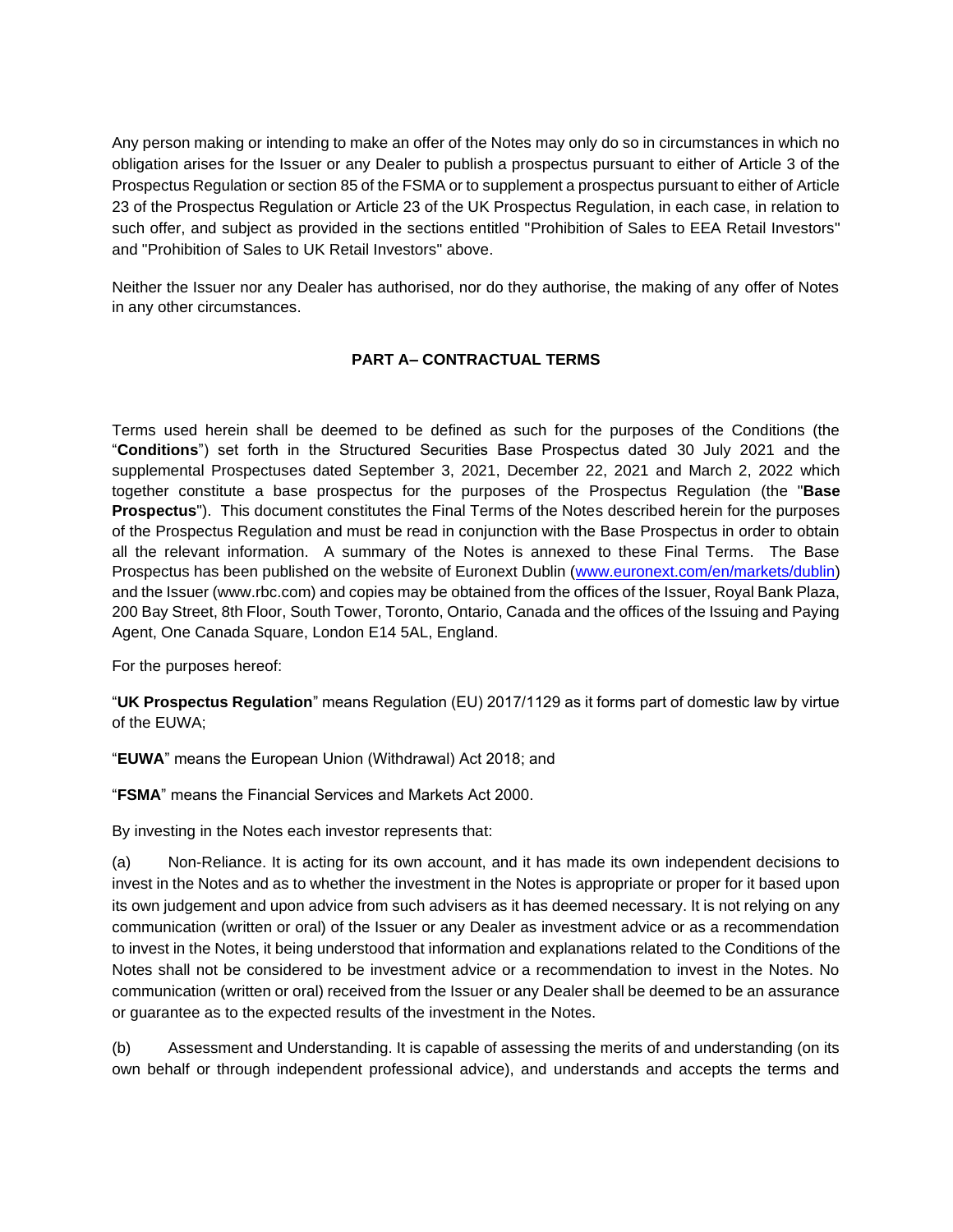conditions and the risks of the investment in the Notes. It is also capable of assuming, and assumes, the risks of the investment in the Notes.

(c) Status of Parties. Neither the Issuer nor any Dealer is acting as fiduciary for or adviser to it in respect of the investment in the Notes.

| 1.  | Issuer:               |                                          | Royal Bank of Canada                                                                                                                                                               |  |
|-----|-----------------------|------------------------------------------|------------------------------------------------------------------------------------------------------------------------------------------------------------------------------------|--|
|     |                       | Branch of Account / Branch:              | London Branch                                                                                                                                                                      |  |
| 2.  |                       | (i) Series Number:                       | 65056                                                                                                                                                                              |  |
|     |                       | (ii) Tranche Number:                     | 1                                                                                                                                                                                  |  |
| 3.  |                       | <b>Specified Currency or Currencies:</b> | <b>EUR</b>                                                                                                                                                                         |  |
|     | (Condition 1.12)      |                                          |                                                                                                                                                                                    |  |
| 4.  |                       | Aggregate Principal Amount:              | EUR 400,000                                                                                                                                                                        |  |
|     | (i) Series:           |                                          | EUR 400,000                                                                                                                                                                        |  |
|     | (ii) Tranche:         |                                          | EUR 400,000                                                                                                                                                                        |  |
| 5.  | <b>Issue Price:</b>   |                                          | 99.50% of the Aggregate Principal Amount                                                                                                                                           |  |
| 6.  | (a)                   | <b>Specified Denominations:</b>          | EUR 1,000                                                                                                                                                                          |  |
|     | (b)                   | <b>Calculation Amount:</b>               | EUR 1,000                                                                                                                                                                          |  |
|     | (c)                   | Minimum Trading Size:                    | EUR 1,000                                                                                                                                                                          |  |
| 7.  | (i)                   | <b>Issue Date:</b>                       | 3 May 2022                                                                                                                                                                         |  |
|     | (ii)                  | <b>Interest Commencement Date</b>        | <b>Issue Date</b>                                                                                                                                                                  |  |
|     | (iii)                 | Trade Date:                              | 11 April 2022                                                                                                                                                                      |  |
| 8.  | <b>Maturity Date:</b> |                                          | 3 May 2024                                                                                                                                                                         |  |
| 9.  | Interest Basis:       |                                          | Non-Exempt Reference Item Linked Interest<br><b>Notes</b>                                                                                                                          |  |
|     |                       |                                          | <b>Equity Linked Interest</b>                                                                                                                                                      |  |
|     |                       |                                          | <b>Interest Barrier Notes</b>                                                                                                                                                      |  |
| 10. | (a)                   | Redemption Basis:                        | Subject to any purchase and cancellation or<br>early redemption, the Notes will be redeemed<br>on the Maturity Date at their Final Redemption<br>Amount specified in item 26 below |  |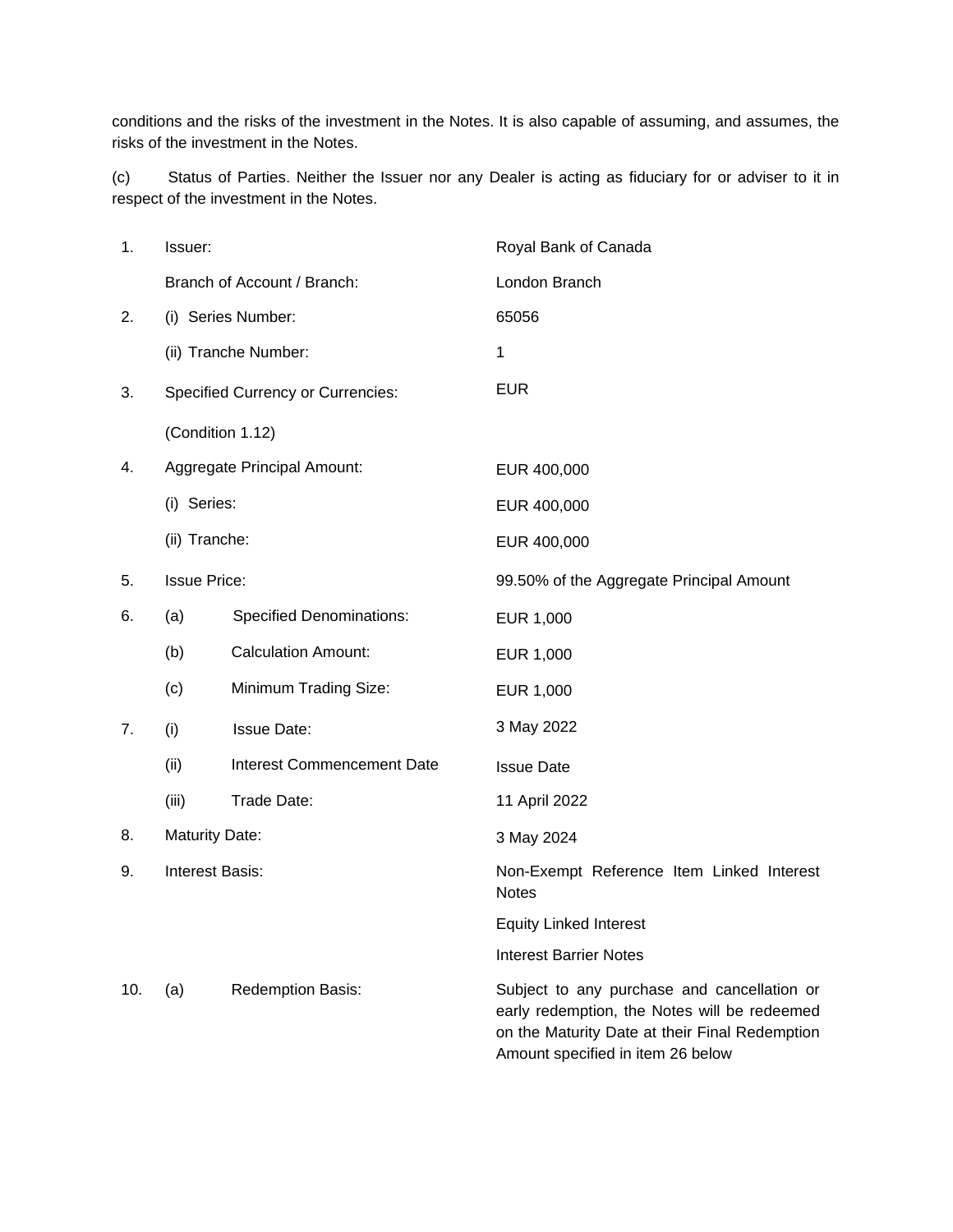|     |                                                             |                                                  | Non-Exempt<br><b>Redemption Notes</b> | Reference | Item    | Linked                  |
|-----|-------------------------------------------------------------|--------------------------------------------------|---------------------------------------|-----------|---------|-------------------------|
|     |                                                             |                                                  | <b>Equity Linked Redemption</b>       |           |         |                         |
|     | (b)                                                         | <b>Protection Amount:</b>                        | Not Applicable                        |           |         |                         |
| 11. |                                                             | Change of Interest Basis:                        | Not Applicable                        |           |         |                         |
| 12. |                                                             | Put Option/ Call Option/ Trigger Early           | <b>Trigger Early Redemption</b>       |           |         |                         |
|     | Redemption:                                                 |                                                  | (further particulars specified below) |           |         |                         |
| 13. | obtained:                                                   | Date Board approval for issuance of Notes        | Not Applicable                        |           |         |                         |
| 14. |                                                             | <b>Bail-inable Securities:</b>                   | No                                    |           |         |                         |
| 15. |                                                             | Method of distribution:                          | Non-syndicated                        |           |         |                         |
|     |                                                             | PROVISIONS RELATING TO INTEREST (IF ANY) PAYABLE |                                       |           |         |                         |
| 16. | <b>Fixed Rate Note Provisions</b><br>(Condition 4.02/4.02a) |                                                  | Not Applicable                        |           |         |                         |
| 17. | <b>Floating Rate Note Provisions</b><br>(Condition 4.03)    |                                                  | Not Applicable                        |           |         |                         |
| 18. | <b>Zero Coupon Note Provisions</b>                          |                                                  | Not Applicable                        |           |         |                         |
| 19. |                                                             | <b>Reference Item Linked Interest Notes</b>      | Applicable                            |           |         |                         |
|     | (i)                                                         | Rate of Interest:                                | Rate of Interest 1                    |           |         |                         |
|     | (ii)                                                        | Monitoring Date(s):                              | <b>Each Observation Date</b>          |           |         |                         |
|     | (iii)                                                       | Relevant Monitoring Date(s):                     | <b>Each Monitoring Date</b>           |           |         |                         |
|     | (iv)                                                        | Initial Monitoring Date(s):                      | Not Applicable                        |           |         |                         |
|     | (v)                                                         | Relevant Initial Monitoring Date(s):             | Not Applicable                        |           |         |                         |
|     | (vi)                                                        | Range Observation Period:                        | Not Applicable                        |           |         |                         |
|     | (vii)                                                       | Range Observation Date(s):                       | Not Applicable                        |           |         |                         |
|     | (viii)                                                      | Range Observation Cut-Off Date:                  | Not Applicable                        |           |         |                         |
|     | (ix)                                                        | Interest Barrier Level:                          | Specified Interest<br>Payment Date:   |           |         | Interest Barrier Level: |
|     |                                                             |                                                  | 3 August 2022                         |           | 999.00% |                         |

3 November 2022 100.00%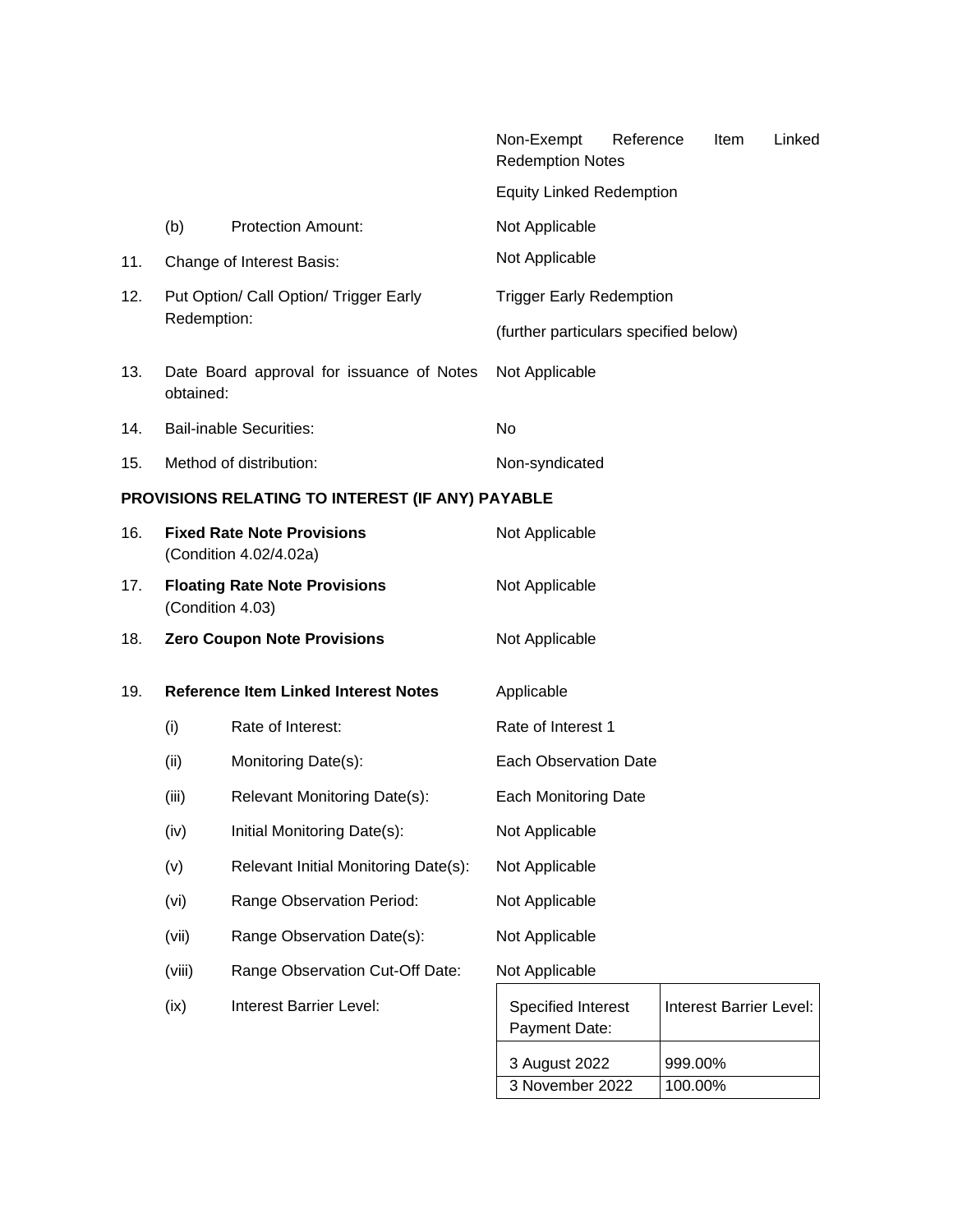| 3 February 2023 | 100.00% |
|-----------------|---------|
| 3 May 2023      | 100.00% |
| 3 August 2023   | 100.00% |
| 3 November 2023 | 100.00% |
| 5 February 2024 | 100.00% |
| 3 May 2024      | 60.00%  |

| (x)               | Lower Barrier:                           | Not Applicable                                               |
|-------------------|------------------------------------------|--------------------------------------------------------------|
| (x <sub>i</sub> ) | <b>Upper Barrier:</b>                    | Not Applicable                                               |
| (xii)             | Floor:                                   | Not Applicable                                               |
| (xiii)            | Cap:                                     | Not Applicable                                               |
| (xiv)             | <b>Global Interest Cap Event:</b>        | Not Applicable                                               |
| (xv)              | Initial Valuation:                       | EUR 51.51                                                    |
| (xvi)             | <b>Relevant Valuation:</b>               | <b>Relevant Valuation 1</b>                                  |
| (xvii)            | Relevant Reference Performance:          | Single<br>Underlying<br>Relevant<br>Reference<br>Performance |
| (xviii)           | Reference Interest Rate:                 | Not Applicable                                               |
| (xix)             | Reference Interest Rate Business<br>Day: | Not Applicable                                               |
| (xx)              | Memory Feature:                          | Applicable                                                   |
| (xxi)             | P%:                                      | Not Applicable                                               |
| (xxi)             | T%:                                      | Not Applicable                                               |
| (xxiii)           | XXX%:                                    | 2.85%                                                        |
| (xxiv)            | AAA%:                                    | Not Applicable                                               |
| (xxv)             | BBB%;                                    | Not Applicable                                               |
| (xxvi)            | BonusHigh:                               | Not Applicable                                               |
| (xxvii)           | BonusLow:                                | Not Applicable                                               |
| (xxviii)          | YYY%;                                    | Not Applicable                                               |
| (xxix)            | Z%                                       | Not Applicable                                               |
| (xxx)             | Interest Period(s)/Specified Interest    | 3 August 2022                                                |
|                   | Payment Date(s)):                        | 3 November 2022                                              |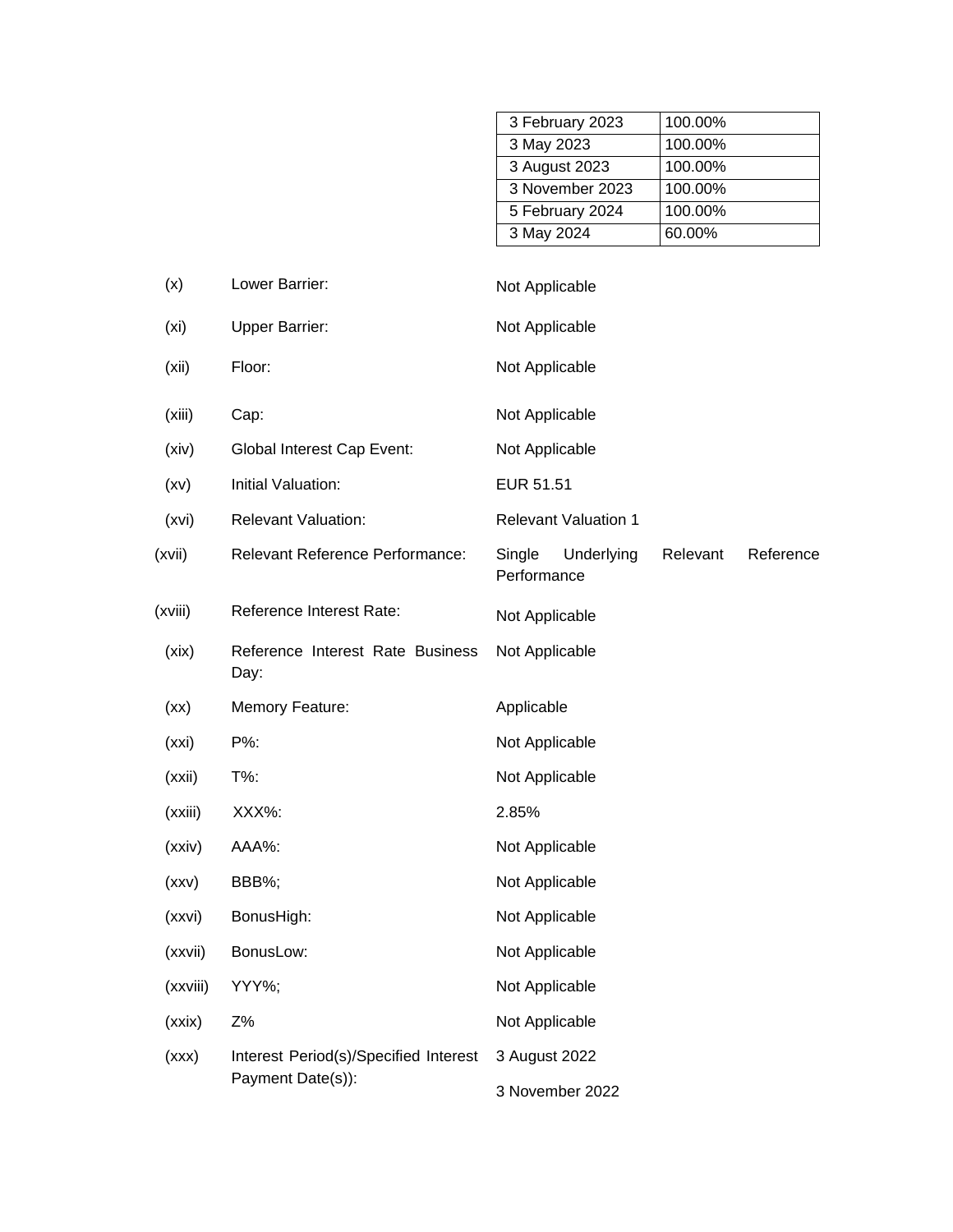|     |                                        |                                                                         | 3 February 2023                          |
|-----|----------------------------------------|-------------------------------------------------------------------------|------------------------------------------|
|     |                                        |                                                                         | 3 May 2023                               |
|     |                                        |                                                                         | 3 August 2023                            |
|     |                                        |                                                                         | 3 November 2023                          |
|     |                                        |                                                                         | 5 February 2024                          |
|     |                                        |                                                                         | 3 May 2024                               |
|     | (xxxi)                                 | <b>Business Day Convention:</b>                                         | <b>Following Business Day Convention</b> |
|     | (xxxii)                                | <b>Additional Financial Centre(s):</b>                                  | London and TARGET2                       |
|     | (xxxiii)                               | Minimum Rate of Interest:                                               | Not Applicable                           |
|     | (xxxiv)                                | Maximum Rate of Interest:                                               | Not Applicable                           |
|     | (xxxv)                                 | Day Count Fraction:                                                     | One                                      |
|     | (xxxvi)                                | Default Rate:                                                           | As set out in Condition 4.06             |
|     |                                        | <b>PROVISIONS RELATING TO REDEMPTION</b>                                |                                          |
| 20. | <b>Call Option</b><br>(Condition 5.03) |                                                                         | Not Applicable                           |
| 21. | <b>Put Option</b>                      | (Condition 5.06)                                                        | Not Applicable                           |
| 22. |                                        | Notice periods for Early Redemption for<br><b>Taxation Reasons:</b>     |                                          |
|     | (i)                                    | Minimum period:                                                         | 30 days                                  |
|     | (ii)                                   | Maximum period:                                                         | 60 days                                  |
| 23. |                                        | <b>TLAC Disqualification Event:</b>                                     | Not Applicable                           |
| 24. | <b>Illegality:</b>                     | Notice periods for Redemption for                                       |                                          |
|     | (i)                                    | Minimum period:                                                         | 30 days                                  |
|     | (ii)                                   | Maximum period:                                                         | 60 days                                  |
| 25. |                                        | <b>Trigger Early Redemption</b><br>(Condition 5.09 and Condition 31.02) | Applicable                               |
|     | (i)                                    | <b>Trigger Early Redemption Event:</b>                                  | <b>Trigger Early Redemption Event 1</b>  |
|     | (ii)                                   | <b>Trigger Barrier Level:</b>                                           | 100%                                     |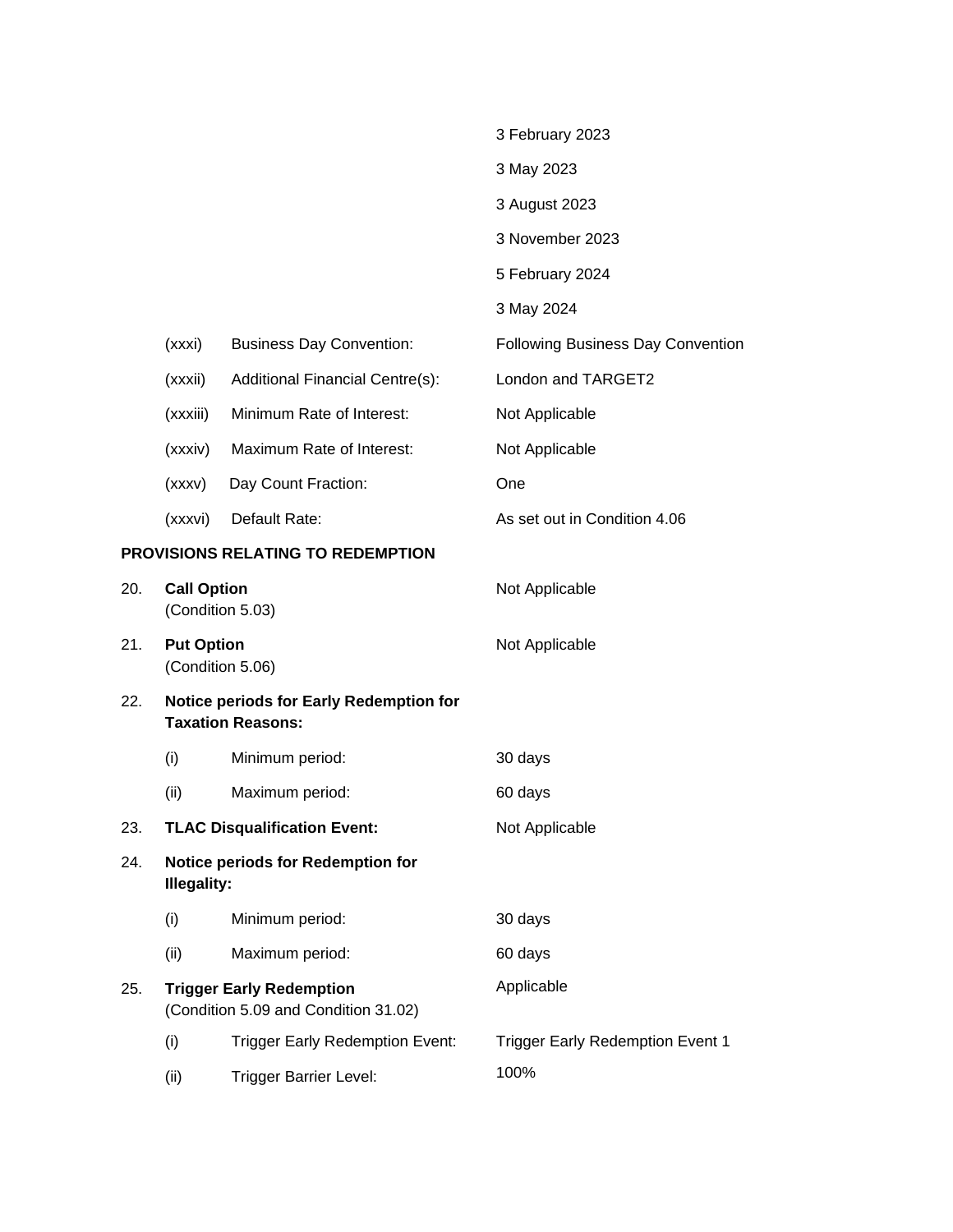| (iii)   | Lower Trigger Barrier:                   | Applicable                                                                    |
|---------|------------------------------------------|-------------------------------------------------------------------------------|
| (A)     | Equal to or Greater than:                | Applicable                                                                    |
| (B)     | Greater than:                            | Not Applicable                                                                |
| (iv)    | <b>Upper Trigger Barrier:</b>            | Not Applicable                                                                |
| (v)     | Monitoring Date(s):                      | Each Observation<br>Date<br>except<br>the<br>first<br><b>Observation Date</b> |
| (vi)    | Relevant Monitoring Date(s):             | <b>Each Monitoring Date</b>                                                   |
| (vii)   | Initial Monitoring Date(s):              | Not Applicable                                                                |
| (viii)  | Relevant Initial Monitoring Date(s):     | Not Applicable                                                                |
| (ix)    | Initial Valuation:                       | <b>EUR 51.51</b>                                                              |
| (x)     | <b>Relevant Valuation:</b>               | <b>Relevant Valuation 1</b>                                                   |
| (xi)    | Relevant Reference Performance:          | Reference<br>Single<br>Underlying<br>Relevant<br>Performance                  |
| (xii)   | Reference Interest Rate:                 | Not Applicable                                                                |
| (xiii)  | Reference Interest Rate Business<br>Day: | Not Applicable                                                                |
| (xiv)   | Floor:                                   | Not Applicable                                                                |
| (xv)    | First Number of Hours:                   | Not Applicable                                                                |
| (xvi)   | Second Number of Hours;                  | Not Applicable                                                                |
| (xvii)  | <b>Trigger Event Period:</b>             | Not Applicable                                                                |
| (xviii) | Trigger FX Currency:                     | Not Applicable                                                                |
| (xix)   | Trigger FX Price Source:                 | Not Applicable                                                                |
| (xx)    | <b>Trigger FX Valuation Time:</b>        | Not Applicable                                                                |
| (xxi)   | Trigger Early Redemption Date(s):        | 3 November 2022                                                               |
|         |                                          | 3 February 2023                                                               |
|         |                                          | 3 May 2023                                                                    |
|         |                                          | 3 August 2023                                                                 |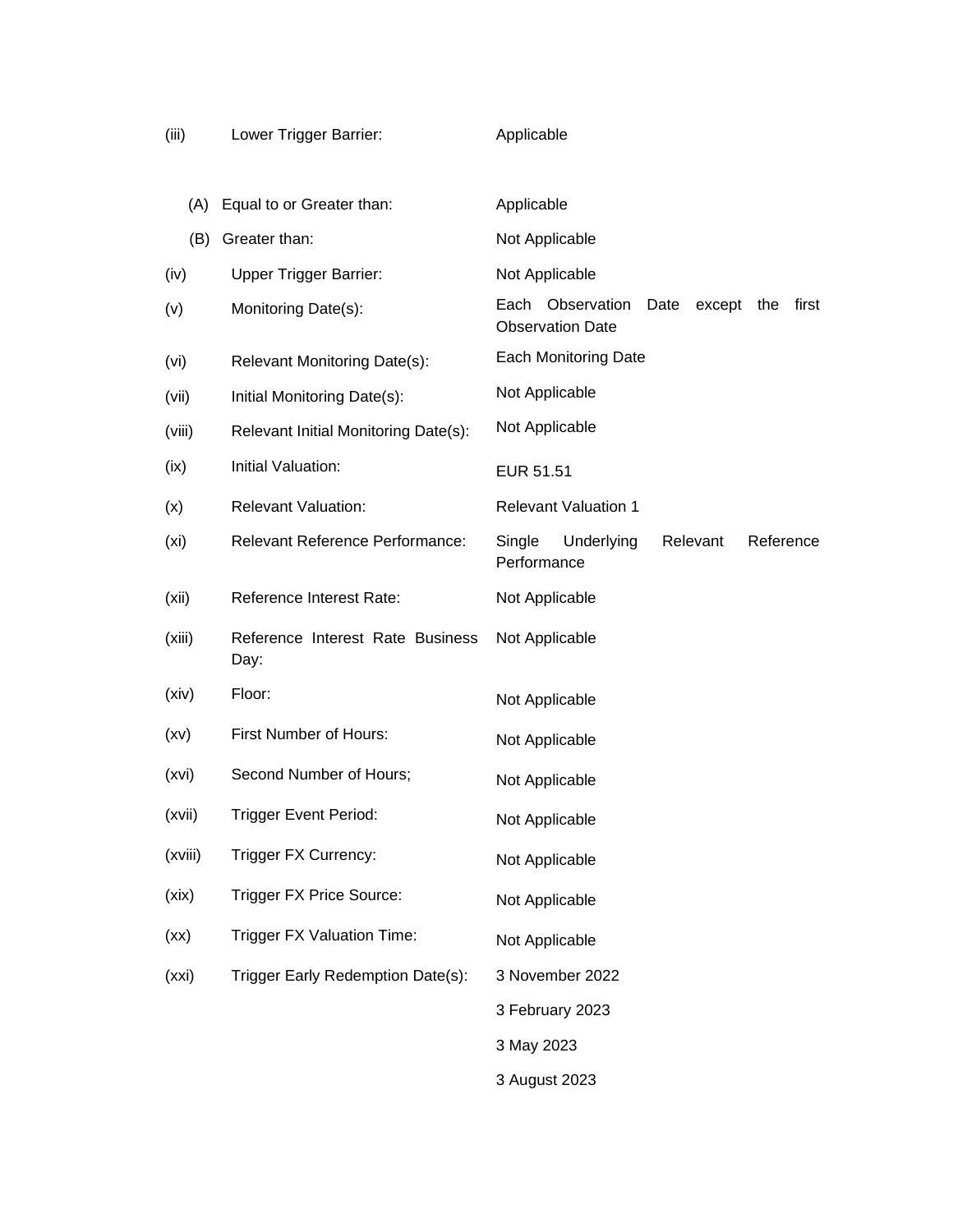- 3 November 2023
- 5 February 2024
- 3 May 2024
- (xxii) (a) Trigger Early Redemption Amount: 100.00% per Calculation Amount
	- (b) Trigger Early Redemption Amount includes amount in respect of Accrued Interest:

<span id="page-7-0"></span>26. **Final Redemption Amount** See Condition 31.01, as completed by the

relevant sections of item 29 below

- 27. **Early Redemption Amount**
	- (i) Early Redemption Amount(s) payable on redemption for taxation reasons, a TLAC Disqualification Event, illegality or on event of default or other early redemption (including, in the case of Index Linked Notes, following an Index Adjustment Event in accordance with Condition 7, or in the case of Equity Linked Notes, following a Potential Adjustment Event and/or De-listing and/or Merger Event and/or Nationalisation and/or Insolvency and/or Tender Offer in accordance with Condition 8, or in the case of Equity Linked Notes, Index Linked Notes or Fund Linked Notes (involving ETFs), following an Additional Disruption Event (if applicable) (if required):
		- (ii) Early Redemption Amount includes amount in respect of accrued interest: Yes: no additional amount in respect of accrued interest to be paid

#### **PROVISIONS RELATING TO REFERENCE ITEM LINKED NOTES**

#### 28. **Settlement Method**

Whether redemption of the Notes will be by (a) Cash Settlement or (b) Physical Delivery: Cash Settlement or Physical Delivery

#### As per Condition 5.10.

Yes: no additional amount in respect of accrued

interest to be paid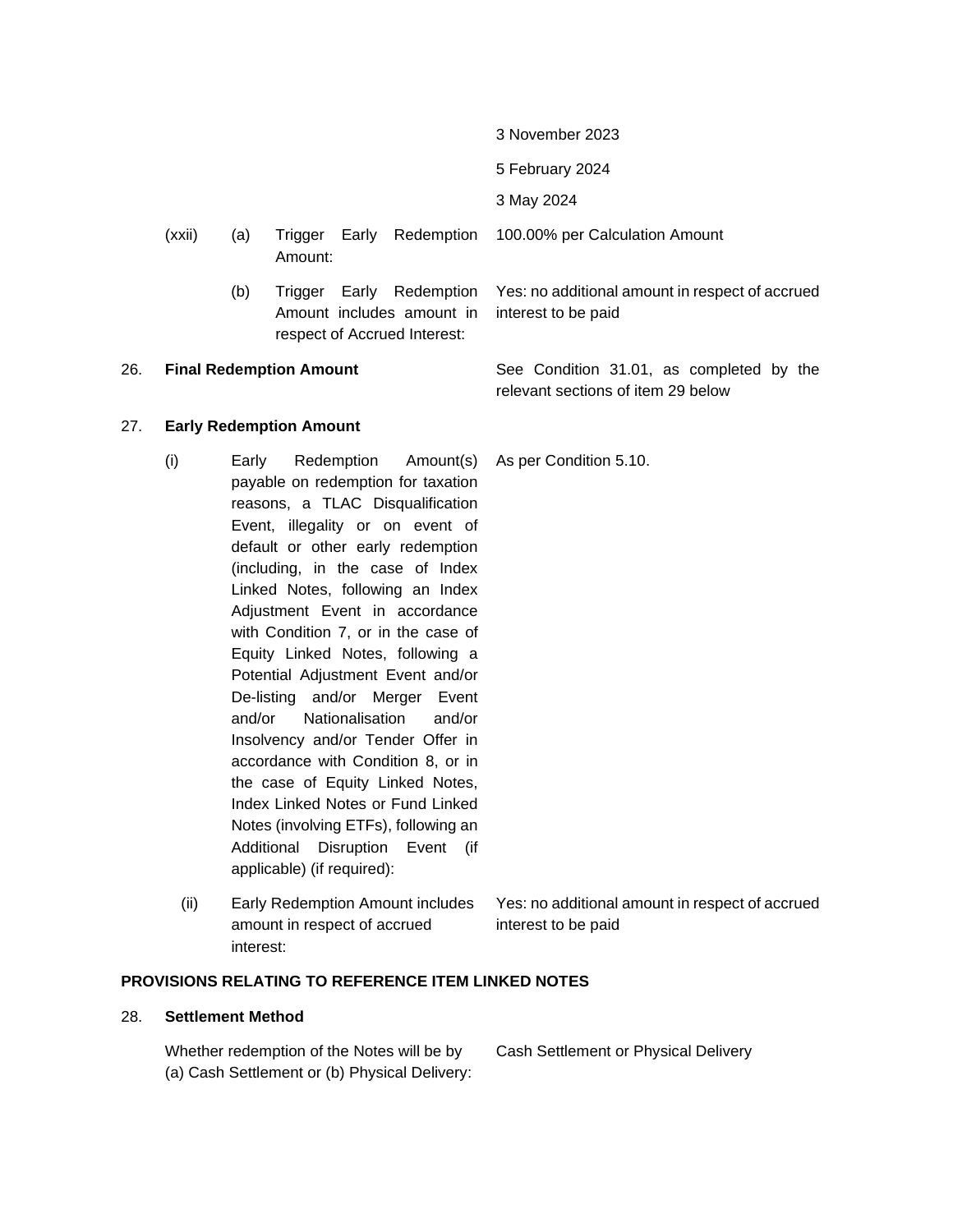<span id="page-8-0"></span>

| 29. |                   | Additional Payouts Condition Terms -<br><b>Final Redemption Amount and/or Physical</b><br><b>Settlement Event</b> | See this item 29 and Condition 31.01 (and<br>related terms of Condition 32) |
|-----|-------------------|-------------------------------------------------------------------------------------------------------------------|-----------------------------------------------------------------------------|
|     | (i)               | <b>Capital Barrier Event:</b>                                                                                     | Not Applicable                                                              |
|     | (ii)              | Put Strike Event:                                                                                                 | Not Applicable                                                              |
|     | (iii)             | Mini-Future<br>Redemption<br>Short<br>Notes:                                                                      | Not Applicable                                                              |
|     | (iv)              | IndiCap Redemption Notes:                                                                                         | Not Applicable                                                              |
|     | (v)               | <b>Himalayan Redemption Notes:</b>                                                                                | Not Applicable                                                              |
|     | (vi)              | Monitoring Date(s):                                                                                               | The Valuation Date                                                          |
|     | (vii)             | Relevant Monitoring Date(s):                                                                                      | The Monitoring Date                                                         |
|     | (viii)            | Initial Monitoring Date(s):                                                                                       | Not Applicable                                                              |
|     | (ix)              | Relevant Initial Monitoring Date(s):                                                                              | Not Applicable                                                              |
|     | (x)               | Capital Barrier Level:                                                                                            | Not Applicable                                                              |
|     | (x <sub>i</sub> ) | Put Strike Level:                                                                                                 | Not Applicable                                                              |
|     | (xii)             | Initial Valuation:                                                                                                | EUR 51.51                                                                   |
|     | (xiii)            | <b>Relevant Valuation:</b>                                                                                        | <b>Relevant Valuation 1</b>                                                 |
|     | (xiv)             | Relevant Reference Performance:                                                                                   | Single<br>Underlying<br>Relevant<br>Reference<br>Performance                |
|     | (xv)              | Floor:                                                                                                            | Not Applicable                                                              |
|     | (xvi)             | F:                                                                                                                | Not Applicable                                                              |
|     | (xvii)            | K:                                                                                                                | Not Applicable                                                              |
|     | (xviii)           | LC:                                                                                                               | Not Applicable                                                              |
|     | (xix)             | LF:                                                                                                               | Not Applicable                                                              |
|     | (xx)              | Cap:                                                                                                              | Not Applicable                                                              |
|     | (xxi)             | P%:                                                                                                               | Not Applicable                                                              |
|     | (xxii)            | X%:                                                                                                               | 0.00%                                                                       |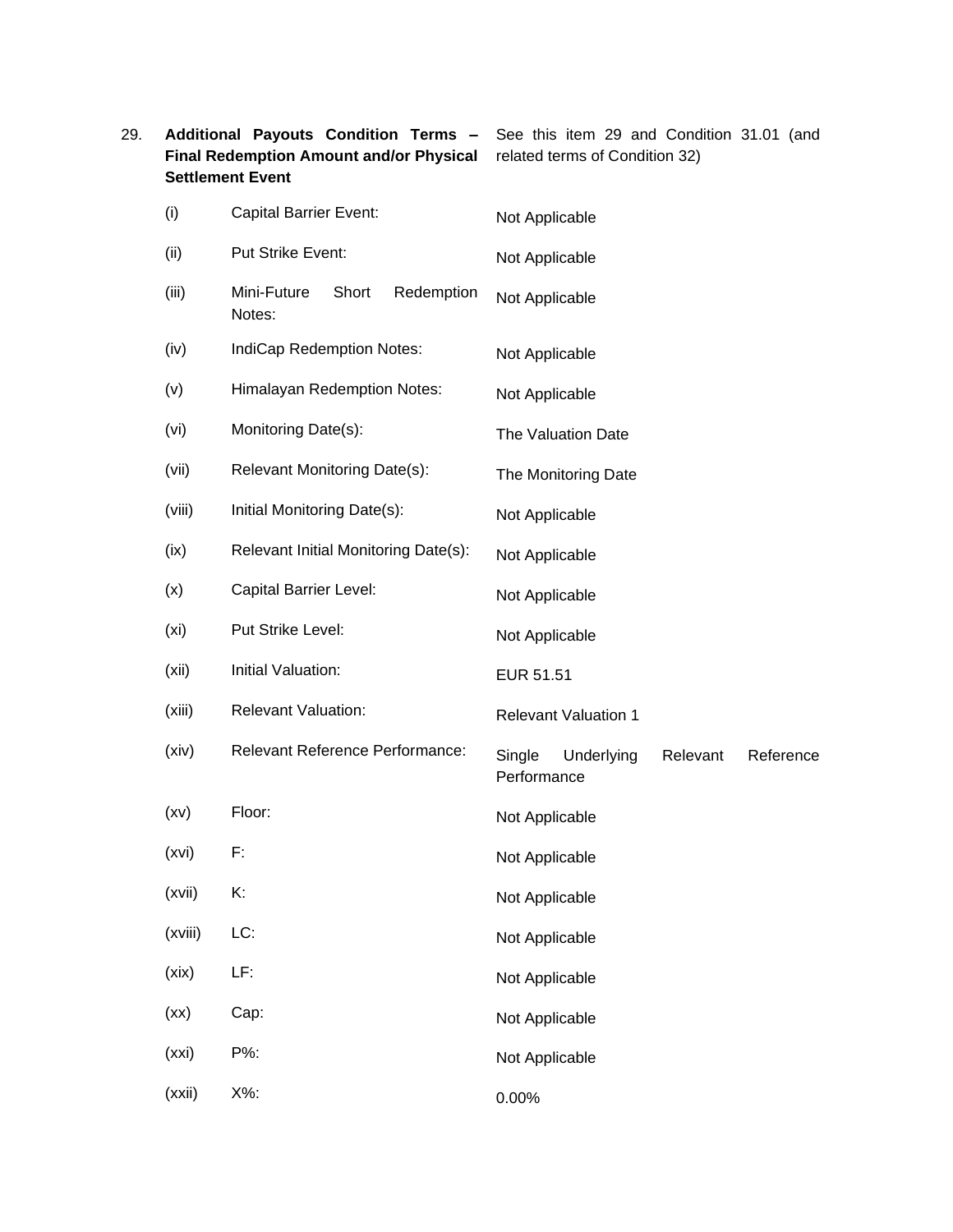|     | (xxiii)                                                      | Y%:                                                                                   |                | Not Applicable                                                                                                                                                          |  |
|-----|--------------------------------------------------------------|---------------------------------------------------------------------------------------|----------------|-------------------------------------------------------------------------------------------------------------------------------------------------------------------------|--|
|     | (xxiv)                                                       | Z%:                                                                                   |                | Not Applicable                                                                                                                                                          |  |
|     | (xxv)                                                        | X1%:                                                                                  |                | Not Applicable                                                                                                                                                          |  |
|     | (xxvi)                                                       | X2%:                                                                                  |                | Not Applicable                                                                                                                                                          |  |
|     | (xxvii)                                                      | K1%:                                                                                  |                | Not Applicable                                                                                                                                                          |  |
|     | (xxviii)                                                     | K2%:                                                                                  |                | Not Applicable                                                                                                                                                          |  |
|     | (xxix)                                                       | <b>Physical Settlement Level</b>                                                      | 60.00%         |                                                                                                                                                                         |  |
|     | (xxx)                                                        | Preference Share Linked Notes:                                                        |                | Not Applicable                                                                                                                                                          |  |
| 30. |                                                              | <b>Multi-Reference Item Linked Notes</b>                                              |                | Not Applicable                                                                                                                                                          |  |
| 31. | <b>Currency Linked Note Provisions</b>                       |                                                                                       |                | Not Applicable                                                                                                                                                          |  |
| 32. |                                                              | <b>Commodity Linked Note Provisions</b>                                               |                | Not Applicable                                                                                                                                                          |  |
| 33. | <b>Index Linked Note Provisions (Equity</b><br>Indices only) |                                                                                       | Not Applicable |                                                                                                                                                                         |  |
| 34. | <b>Equity Linked Note Provisions</b>                         |                                                                                       | Applicable     |                                                                                                                                                                         |  |
|     | (i)                                                          | Whether the Notes relate to a                                                         |                | Single Equity                                                                                                                                                           |  |
|     |                                                              | Basket of Equities or a single Equity<br>and the identity of the Equity<br>Issuer(s): | (a)            | Equity/Equities: Existing ordinary shares or<br>(Bloomberg<br>preference<br>shares<br>code<br>specified below will indicate the type of<br>shares) of the Equity Issuer |  |
|     |                                                              |                                                                                       | (b)            | Issuer:<br>Cie de<br>Saint-Gobain<br>Equity<br>(Bloomberg code: SGO FP Equity)                                                                                          |  |
|     |                                                              |                                                                                       | (c)            | ISIN/Common Code: FR0000125007                                                                                                                                          |  |
|     | (ii)                                                         | Observation Period(s):                                                                |                | Not Applicable                                                                                                                                                          |  |
|     | (iii)                                                        | Observation Date(s):                                                                  |                | 25 July 2022                                                                                                                                                            |  |
|     |                                                              |                                                                                       |                | 27 October 2022                                                                                                                                                         |  |
|     |                                                              |                                                                                       |                | 27 January 2023                                                                                                                                                         |  |
|     |                                                              |                                                                                       |                | 25 April 2023                                                                                                                                                           |  |
|     |                                                              |                                                                                       |                | 27 July 2023                                                                                                                                                            |  |
|     |                                                              |                                                                                       |                | 27 October 2023                                                                                                                                                         |  |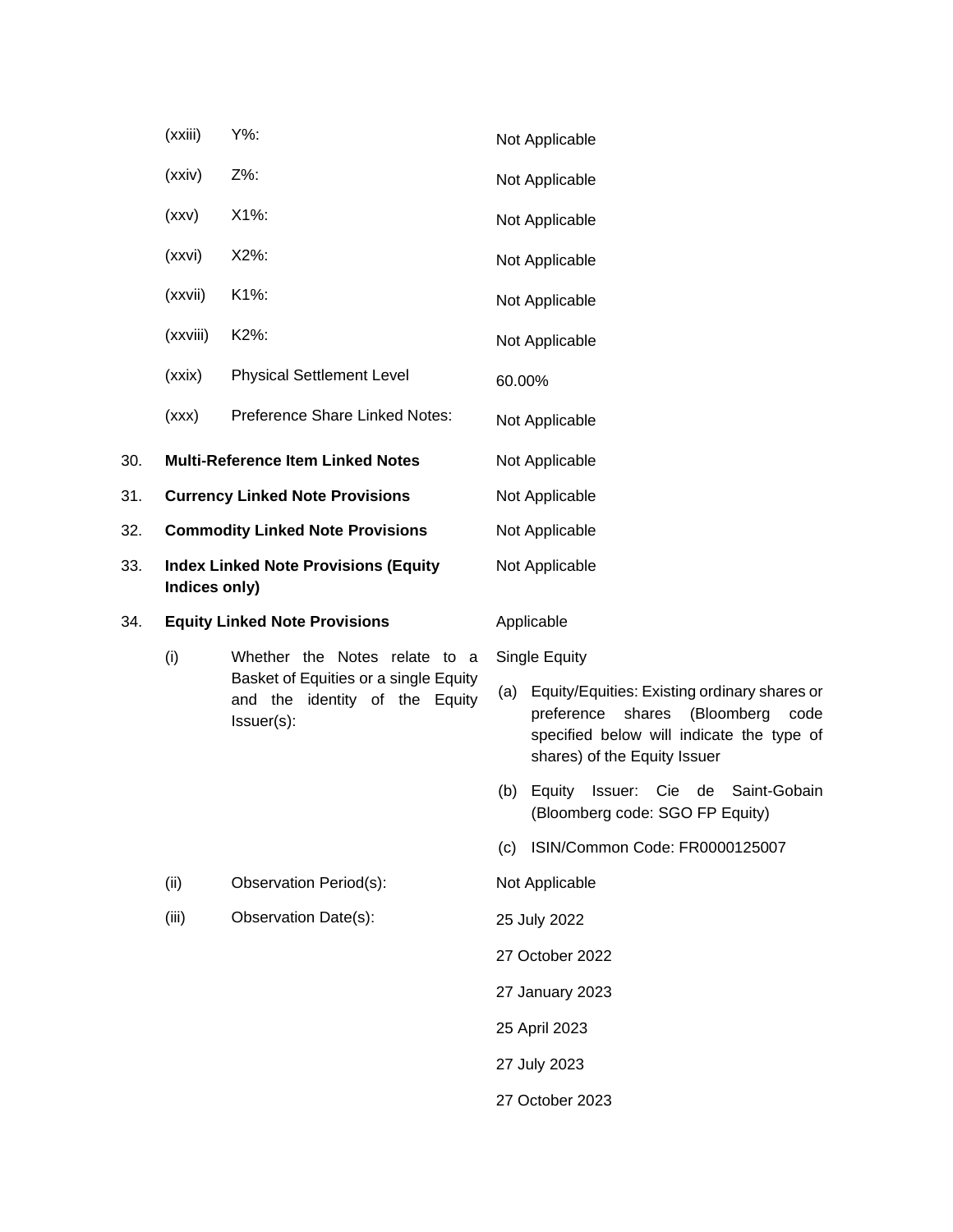|         |                                                   |            | 29 January 2024                     |
|---------|---------------------------------------------------|------------|-------------------------------------|
|         |                                                   |            | <b>Valuation Date</b>               |
| (iv)    | Averaging Date(s):                                |            | Not Applicable                      |
| (v)     | Valuation Date(s):                                |            | 25 April 2024                       |
| (vi)    | <b>Valuation Time:</b>                            |            | Condition 8.05 applies              |
| (vii)   | <b>Specified Price:</b>                           |            | <b>Closing Price</b>                |
| (viii)  | <b>Common Disrupted Days:</b>                     |            | Not Applicable                      |
| (ix)    | <b>Initial Price:</b>                             |            | EUR 51.51                           |
| (x)     | <b>Potential Adjustment Events:</b>               |            | See Condition 8.02(i)<br>Applicable |
| (xi)    | De-listing:                                       |            | Applicable                          |
| (xii)   | Merger Event:                                     |            | Applicable                          |
| (xiii)  | Nationalisation:                                  |            | Applicable                          |
| (xiv)   | Insolvency:                                       |            | Applicable                          |
| (xv)    | Tender Offer:                                     |            | Applicable                          |
| (xvi)   | <b>Additional Disruption Events:</b>              |            |                                     |
|         |                                                   |            | Change in Law                       |
|         |                                                   |            | <b>Hedging Disruption</b>           |
|         |                                                   |            | Increased Cost of Hedging           |
|         |                                                   |            | <b>Insolvency Filing</b>            |
| (xvii)  | <b>Equity Substitution:</b>                       |            | Not Applicable                      |
| (xviii) | Exchange(s):                                      |            | <b>Euronext Paris</b>               |
| (xix)   | Related Exchange(s):                              |            | All Exchanges                       |
| (xx)    | Exchange Rate:                                    |            | Not Applicable                      |
| (xxi)   | Partial<br>Lookthrough<br>Receipt Provisions:     | Depositary | Not Applicable                      |
| (xxii)  | Full<br>Lookthrough<br><b>Receipt Provisions:</b> | Depositary | Not Applicable                      |
| (xxiii) | Hedging Entity:                                   |            | Not Applicable                      |
| (xxiv)  | Weighting or w:                                   |            | Not Applicable                      |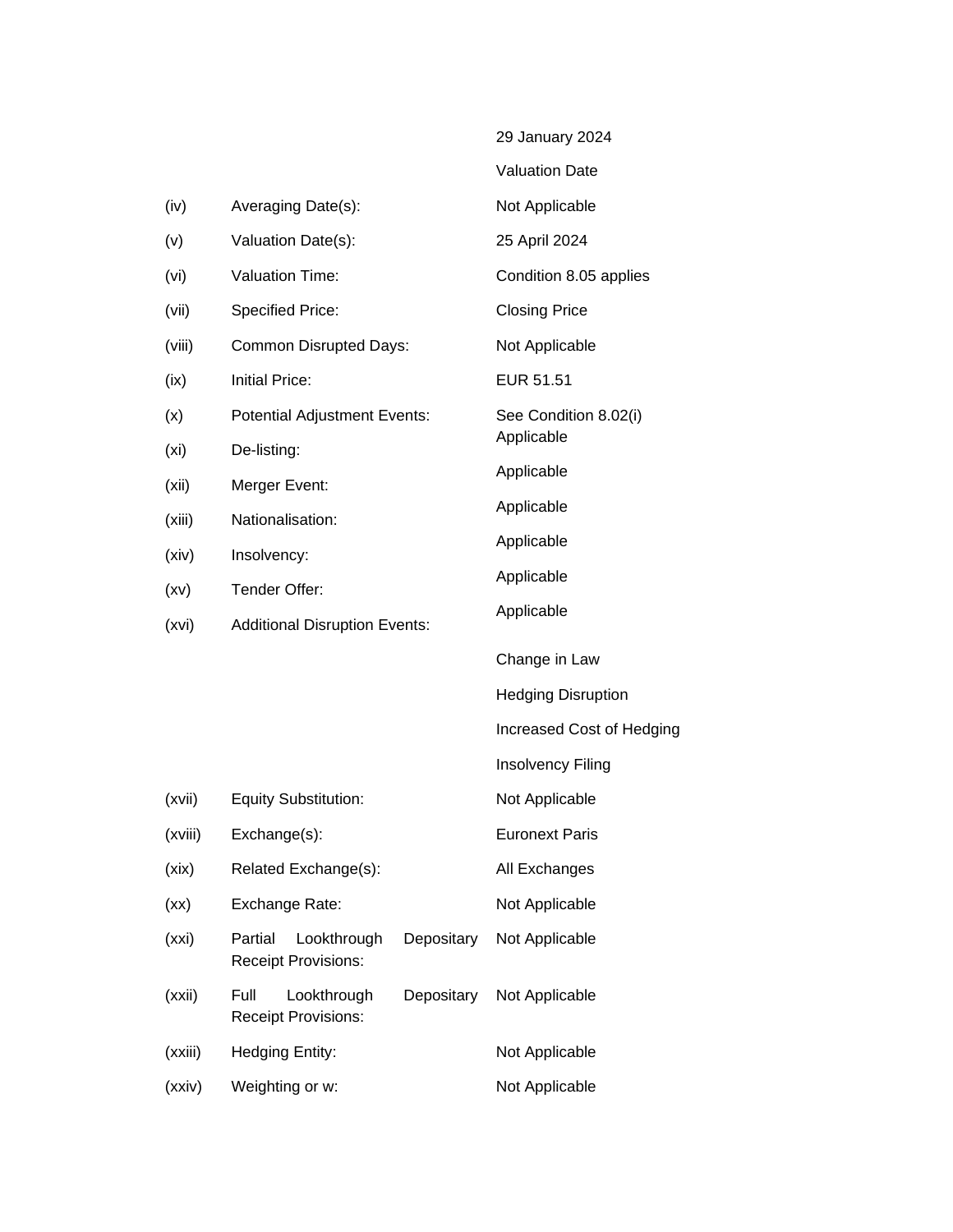| 35. | <b>Fund Linked Note Provisions (ETF)</b> |                                               | Not Applicable                                                                                                                                                                                                                                                                                                                                                                                                     |
|-----|------------------------------------------|-----------------------------------------------|--------------------------------------------------------------------------------------------------------------------------------------------------------------------------------------------------------------------------------------------------------------------------------------------------------------------------------------------------------------------------------------------------------------------|
| 36. |                                          | <b>Bond Linked Redemption Note Provisions</b> | Not Applicable                                                                                                                                                                                                                                                                                                                                                                                                     |
| 37. | <b>Provisions</b>                        | Actively Managed Basket Linked Note           | Not Applicable                                                                                                                                                                                                                                                                                                                                                                                                     |
| 38. |                                          | <b>Non-Exempt Physical Delivery Notes</b>     | Applicable                                                                                                                                                                                                                                                                                                                                                                                                         |
|     | (i)                                      | <b>Relevant Assets:</b>                       | The Equity                                                                                                                                                                                                                                                                                                                                                                                                         |
|     | (ii)                                     | Initial Valuation:                            | EUR 51.51                                                                                                                                                                                                                                                                                                                                                                                                          |
|     | (iii)                                    | Exchange Rate:                                | Not Applicable                                                                                                                                                                                                                                                                                                                                                                                                     |
|     | (iv)                                     | FX Rate:                                      | Not Applicable                                                                                                                                                                                                                                                                                                                                                                                                     |
|     | (v)                                      | <b>Entitlement Clearing System:</b>           | Euroclear and/or Clearstream, Luxembourg,<br>Euroclear Finland, Euroclear Sweden, VPS or<br>such further or alternative clearing system<br>approved by the Issuer and the Issuing and<br>Paying Agent                                                                                                                                                                                                              |
|     | (vi)                                     | Cut-Off Date:                                 | Two (2) Settlement Business Days prior to the<br><b>Clearing System Settlement Date</b>                                                                                                                                                                                                                                                                                                                            |
|     |                                          |                                               | Where:                                                                                                                                                                                                                                                                                                                                                                                                             |
|     |                                          |                                               | "Clearing System Settlement Date" means<br>the Maturity Date unless such date is not a<br>Settlement Business Day in which event the<br>Clearing System Settlement Date shall be the<br>immediately succeeding Settlement Business<br>Day, unless a Settlement Disruption Event is<br>subsisting on that day in which event the<br>Clearing System Settlement Date will be<br>determined by the Calculation Agent. |
|     | (vii)                                    | Failure to Deliver due to Illiquidity:        | Not Applicable                                                                                                                                                                                                                                                                                                                                                                                                     |
|     | (viii)                                   | Delivery Agent:                               | Royal Bank of Canada,                                                                                                                                                                                                                                                                                                                                                                                              |
|     |                                          |                                               | Royal Bank Plaza, 200 Bay Street,                                                                                                                                                                                                                                                                                                                                                                                  |
|     |                                          |                                               | Toronto, Canada                                                                                                                                                                                                                                                                                                                                                                                                    |

## **GENERAL PROVISIONS APPLICABLE TO THE NOTES**

| 39. | New Global Note: | No |
|-----|------------------|----|
|-----|------------------|----|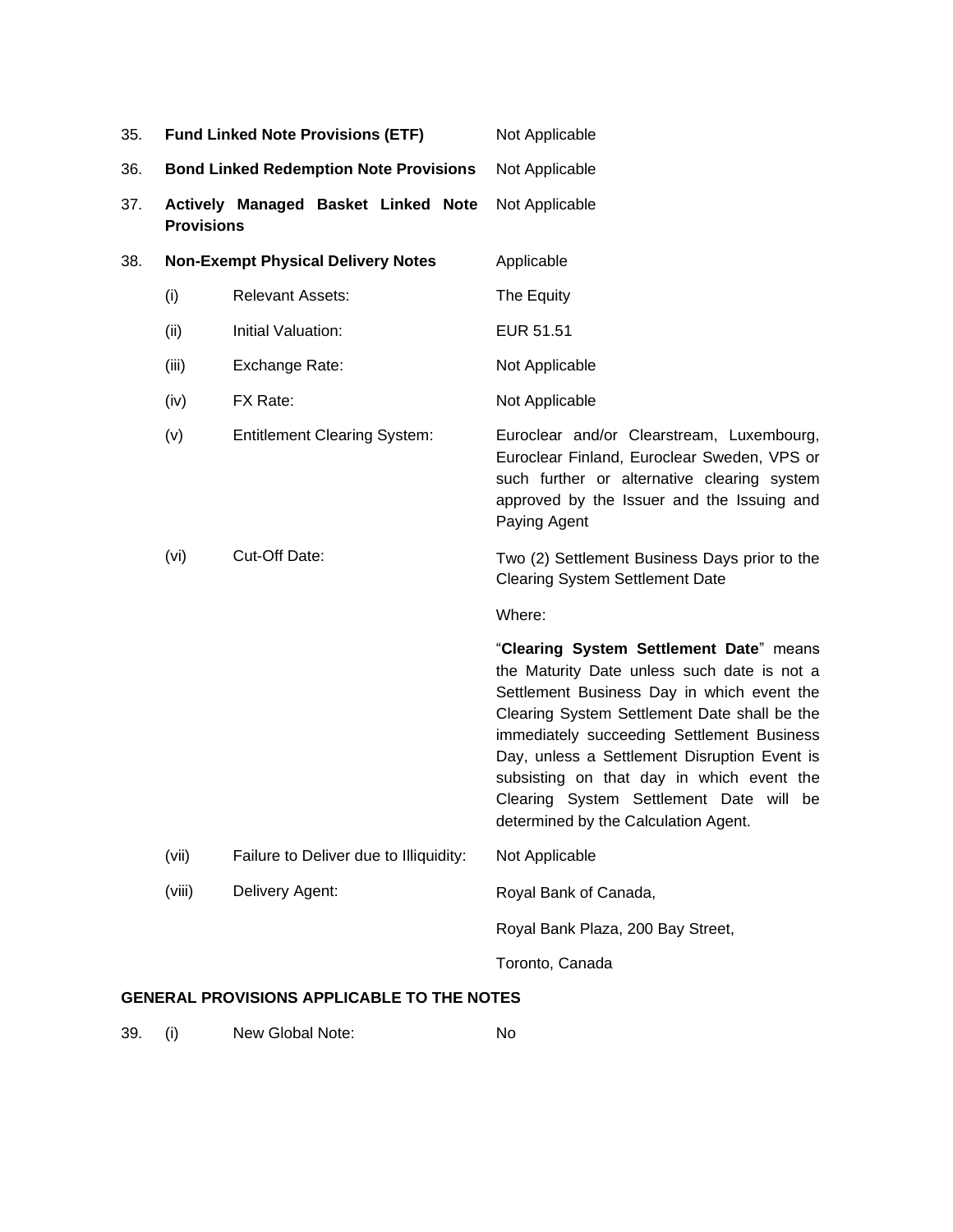|     | (ii)             | Form of Notes:                                                                                                                                   | <b>Bearer Notes</b><br>Temporary Global Note exchangeable for a<br>Permanent Global Note which is exchangeable<br>for Definitive Notes in the limited circumstances<br>specified in the Permanent Global Note. |
|-----|------------------|--------------------------------------------------------------------------------------------------------------------------------------------------|----------------------------------------------------------------------------------------------------------------------------------------------------------------------------------------------------------------|
| 40. |                  | Financial Centre(s) or other special<br>provisions relating to payment dates:                                                                    | London and TARGET2                                                                                                                                                                                             |
| 41. |                  | Relevant Renminbi Settlement Centre                                                                                                              | Not Applicable                                                                                                                                                                                                 |
| 42. | (Condition 1.06) | Talons for future Coupons to be attached to<br><b>Definitive Notes:</b>                                                                          | No                                                                                                                                                                                                             |
| 43. |                  | Name and address of Calculation Agent:                                                                                                           | Royal Bank of Canada, London Branch<br>100 Bishopsgate<br>London, EC2N 4AA                                                                                                                                     |
| 44. | Agent:           | Name and address of RMB Rate Calculation                                                                                                         | Not Applicable                                                                                                                                                                                                 |
| 45. |                  | Issuer access to the register of creditors (Sw.<br>skuldboken) in respect of Swedish Notes:                                                      | Not Applicable                                                                                                                                                                                                 |
| 46. | Exchange Date:   |                                                                                                                                                  | On or after 40 calendar days following the Issue<br>Date                                                                                                                                                       |
| 47. | of:              | The Aggregate Principal Amount of the Notes<br>issued has been translated into U.S. dollars<br>at the rate of $U.S.\$ \$1.00 = , producing a sum | Not Applicable                                                                                                                                                                                                 |
| 48. |                  | Governing law of Notes (if other than the laws<br>of the Province of Ontario and the federal laws<br>of Canada applicable therein):              | English Law                                                                                                                                                                                                    |

49. Alternative Currency Payment: Not Applicable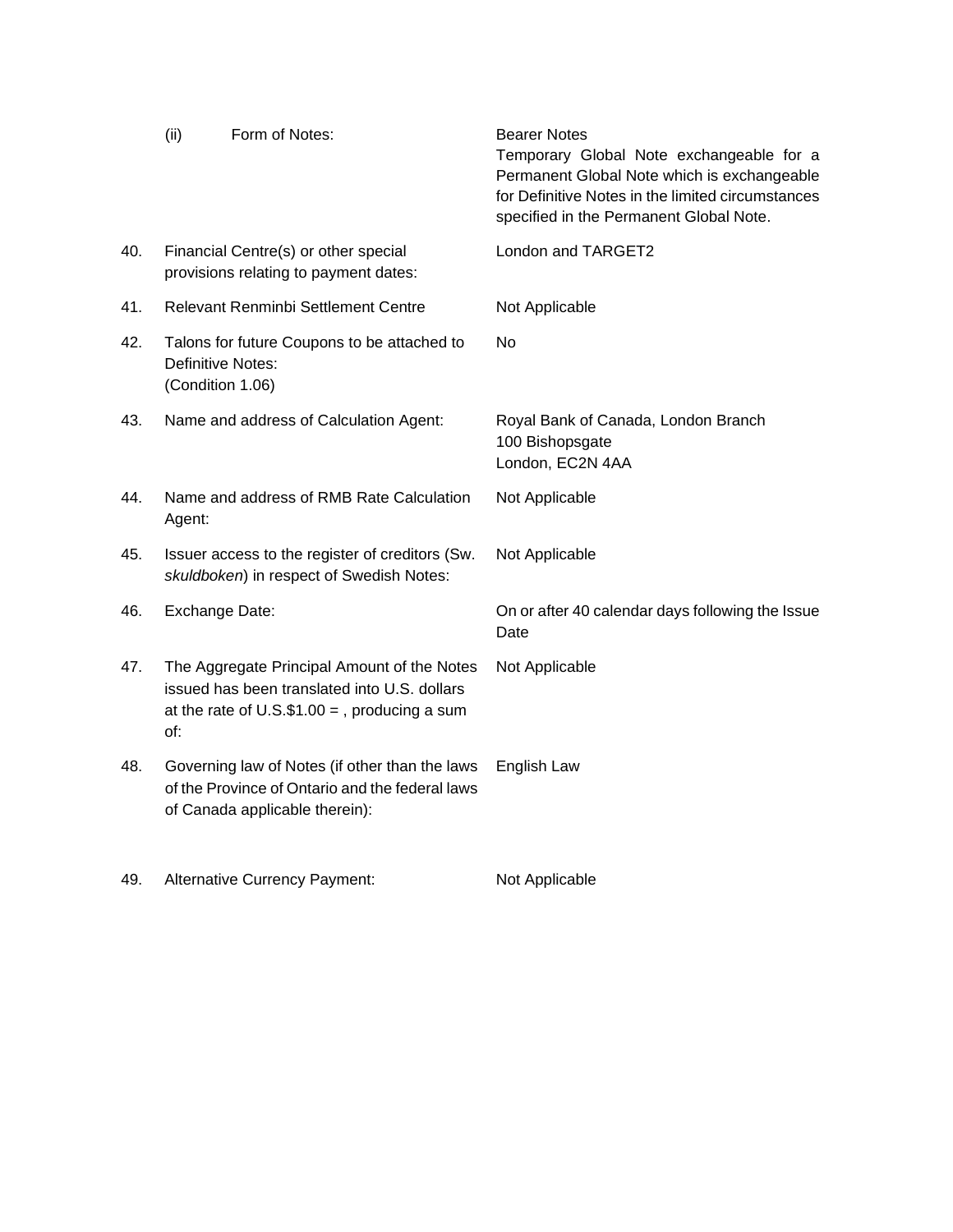## **RESPONSIBILITY**

The Issuer accepts responsibility for the information contained in these Final Terms.

Signed on behalf of the Issuer:

Nicole Blackwood<br>Vice President, Transaction Management Group By: Duly authorized

Fabian de Prey<br>By: Global Head of Multi Asset Structuring

Duly authorized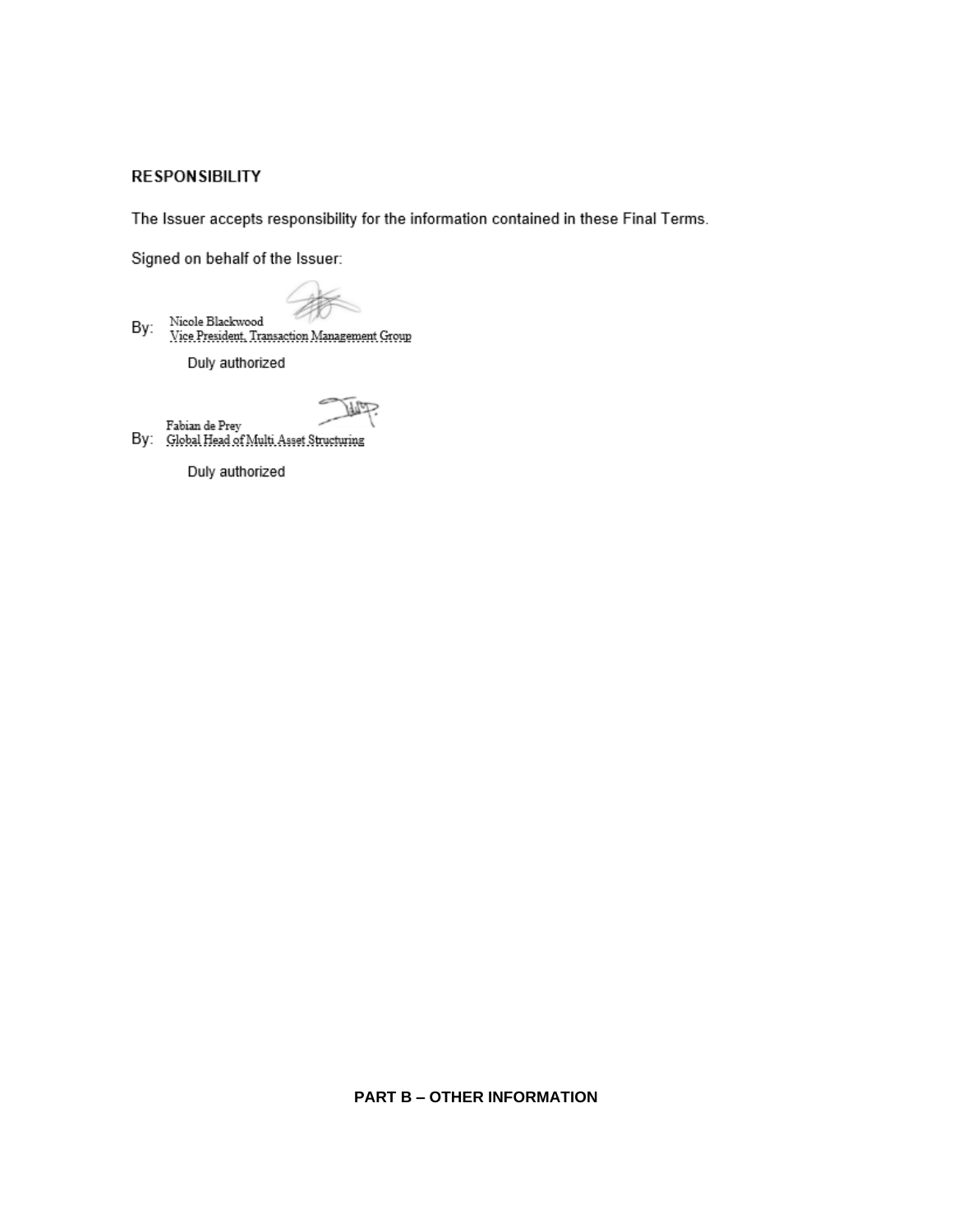## **1. LISTING AND ADMISSION TO TRADING**

Listing/Admission to trading: Application will be made by the Issuer (or on its behalf) for the Notes to be admitted to trading on the regulated market of Euronext Dublin

#### **2. RATINGS**

Ratings: Not Applicable

### **3. INTERESTS OF NATURAL AND LEGAL PERSONS INVOLVED IN THE ISSUE**

The Issue Price may include a fee or commission payable to a distributor or third party, such fee or commission will be determined by a number of factors including but not limited to Maturity Date of the note, hedging costs and legal fees. Further details in respect of the fee or commission are available upon request.

## **4. OPERATIONAL INFORMATION**

| (i)    | ISIN:                                                                                                                                                 | XS2416615982                                                                                                                                                                               |
|--------|-------------------------------------------------------------------------------------------------------------------------------------------------------|--------------------------------------------------------------------------------------------------------------------------------------------------------------------------------------------|
| (ii)   | Common Code:                                                                                                                                          | 241661598                                                                                                                                                                                  |
| (iii)  | CFI:                                                                                                                                                  | As set out on the website of the Association of National<br>Numbering Agencies (ANNA) or alternatively sourced<br>from the responsible National Numbering Agency that<br>assigned the ISIN |
| (iv)   | FISN:                                                                                                                                                 | As set out on the website of the Association of National<br>Numbering Agencies (ANNA) or alternatively sourced<br>from the responsible National Numbering Agency that<br>assigned the ISIN |
| (v)    | <b>Other Identification Number:</b>                                                                                                                   | Not Applicable                                                                                                                                                                             |
| (vi)   | Any clearing system(s) other than<br><b>Euroclear and Clearstream</b><br>Luxembourg, their addresses and<br>the relevant identification<br>number(s): | Not Applicable                                                                                                                                                                             |
| (vii)  | Delivery:                                                                                                                                             | Delivery against payment                                                                                                                                                                   |
| (viii) | Name(s) and address(es) of Initial<br>Paying Agents, Registrar and<br><b>Transfer Agents:</b>                                                         | <b>Issuing and Paying Agent:</b>                                                                                                                                                           |
|        |                                                                                                                                                       | The Bank of New York Mellon, London Branch                                                                                                                                                 |
|        |                                                                                                                                                       | One Canada Square                                                                                                                                                                          |
|        |                                                                                                                                                       | London                                                                                                                                                                                     |
|        |                                                                                                                                                       | E14 5AL                                                                                                                                                                                    |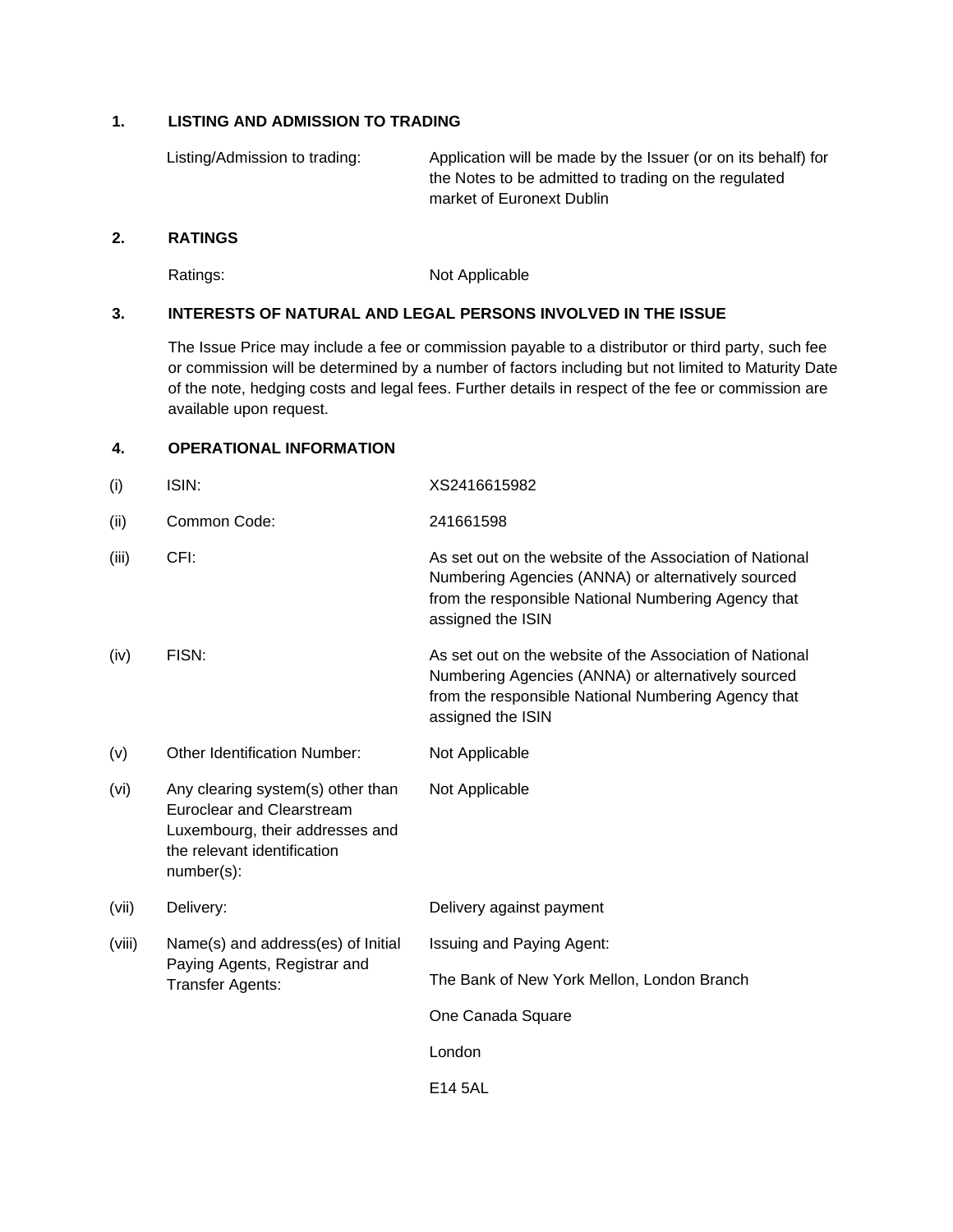#### England

## Not Applicable

- (ix) Name(s) and addresses of additional Paying Agent(s), Registrar and Transfer Agents (if any):
- (x) Intended to be held in a manner which would allow Eurosystem eligibility:

No. Whilst the designation is specified as "no" at the date of this Pricing Supplement, should the Eurosystem eligibility criteria be amended in the future such that the Notes are capable of meeting them the Notes may then be deposited with one of the ICSDs as common safekeeper. Note that this does not necessarily mean that the Notes will then be recognised as eligible collateral for Eurosystem monetary policy and intraday credit operations by the Eurosystem at any time during their life. Such recognition will depend upon the ECB being satisfied that Eurosystem eligibility criteria have been met.

## **5. DISTRIBUTION**

| (a) | If syndicated, names and<br>addresses of Managers:         | Not Applicable                                                                                                         |
|-----|------------------------------------------------------------|------------------------------------------------------------------------------------------------------------------------|
| (b) | If non-syndicated, name of Dealer:                         | <b>RBC Europe Limited</b><br>100 Bishopsgate<br>London, EC2N 4AA                                                       |
| (c) | U.S. Selling Restrictions:                                 | TEFRA D rules apply; Super Reg S                                                                                       |
| (d) | <b>Canadian Sales:</b>                                     | <b>Canadian Sales Not Permitted</b>                                                                                    |
| (e) | Non-Exempt Offer:                                          | Not Applicable                                                                                                         |
| (f) | <b>Swiss Non-Exempt Offer</b>                              | Not Applicable                                                                                                         |
| (g) | Prohibition of Sales to EEA Retail<br>Investors:           | Applicable, other than with respect to offers of the Notes<br>for which a PRIIPs KID is being prepared.                |
| (h) | Prohibition of Sales to UK Retail<br>Investors:            | Applicable, other than with respect to offers of the Notes<br>for which a UK PRIIPs KID is being prepared.             |
| (i) | Prohibition of Offer to Private<br>Clients in Switzerland: | Applicable                                                                                                             |
| 6.  | <b>HIRE ACT WITHHOLDING</b>                                | The Notes are not Specified Securities for purposes of<br>Section 871(m) of the U.S. Internal Revenue Code of<br>1986. |